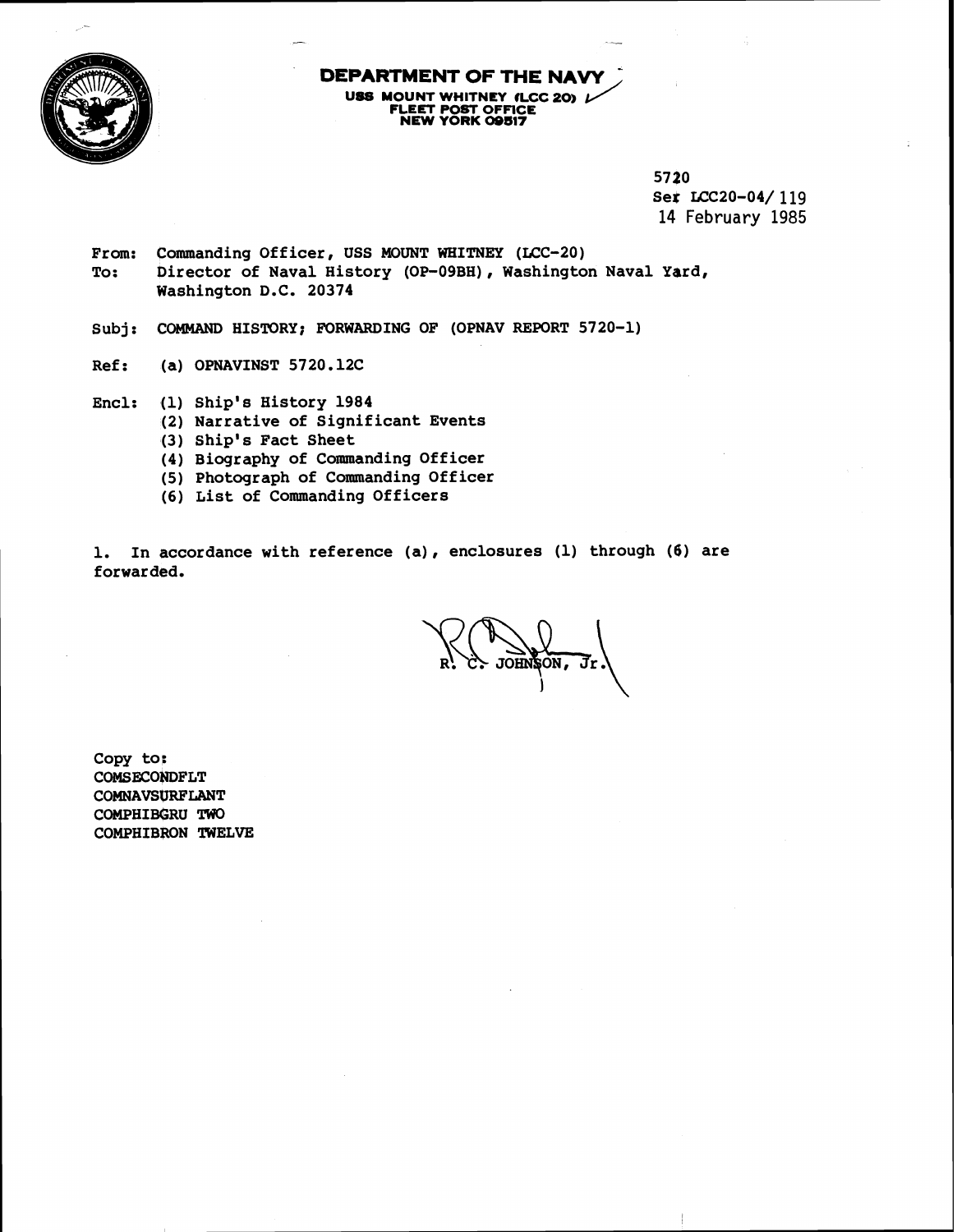## **USS MOUNT WHITNEY (LCC-20) SHIP'S EIS'11)RP 1984**

 $\mathbb{R}$ 

 $\mathcal{A}^{\mathcal{A}}$ 

 $\mathbb{R}^n$ 

 $\tilde{\mathcal{A}}$ 

| $09$ Jan<br>Fast Cruise 1-84.<br>11 Jan<br>Underway for Vacapes OP Area.<br>$13$ Jan<br>Transit to Newport, R.I.<br>14 Jan<br>Inport, Newport, R.I. (ESTABLISH CONTACT 84).<br>19 Jan<br>COMMO Allen calls on COMSECONDFLT.<br>$20$ Jan<br>Underway for Norfolk, Virginia.<br>$21$ Jan<br>Inport, Norfolk, Virginia.<br>$25$ Jan<br>Commodore Cummings, Canadian Naval Attache, calls on<br>COMSECONDFLT. COMSECONDFLT departs for Monterey, California.<br>$27$ Jan<br>COMPHIBGRU TWO embarks.<br>$29$ Jan<br>COMSECONDFLT returns.<br>$30$ Jan<br>FOURTH MAB embarks.<br>$31$ Jan<br>RADM McCarthey (COMCARGRU ONE) calls on COMSECONDFLT.<br>02 Feb<br>Captain Gatje (NAVEASTOCEANCEN) calls on COMPHIBGRU TWO. |  |  |  |  |
|--------------------------------------------------------------------------------------------------------------------------------------------------------------------------------------------------------------------------------------------------------------------------------------------------------------------------------------------------------------------------------------------------------------------------------------------------------------------------------------------------------------------------------------------------------------------------------------------------------------------------------------------------------------------------------------------------------------------|--|--|--|--|
|                                                                                                                                                                                                                                                                                                                                                                                                                                                                                                                                                                                                                                                                                                                    |  |  |  |  |
|                                                                                                                                                                                                                                                                                                                                                                                                                                                                                                                                                                                                                                                                                                                    |  |  |  |  |
|                                                                                                                                                                                                                                                                                                                                                                                                                                                                                                                                                                                                                                                                                                                    |  |  |  |  |
|                                                                                                                                                                                                                                                                                                                                                                                                                                                                                                                                                                                                                                                                                                                    |  |  |  |  |
|                                                                                                                                                                                                                                                                                                                                                                                                                                                                                                                                                                                                                                                                                                                    |  |  |  |  |
|                                                                                                                                                                                                                                                                                                                                                                                                                                                                                                                                                                                                                                                                                                                    |  |  |  |  |
|                                                                                                                                                                                                                                                                                                                                                                                                                                                                                                                                                                                                                                                                                                                    |  |  |  |  |
|                                                                                                                                                                                                                                                                                                                                                                                                                                                                                                                                                                                                                                                                                                                    |  |  |  |  |
|                                                                                                                                                                                                                                                                                                                                                                                                                                                                                                                                                                                                                                                                                                                    |  |  |  |  |
|                                                                                                                                                                                                                                                                                                                                                                                                                                                                                                                                                                                                                                                                                                                    |  |  |  |  |
|                                                                                                                                                                                                                                                                                                                                                                                                                                                                                                                                                                                                                                                                                                                    |  |  |  |  |
|                                                                                                                                                                                                                                                                                                                                                                                                                                                                                                                                                                                                                                                                                                                    |  |  |  |  |
|                                                                                                                                                                                                                                                                                                                                                                                                                                                                                                                                                                                                                                                                                                                    |  |  |  |  |
|                                                                                                                                                                                                                                                                                                                                                                                                                                                                                                                                                                                                                                                                                                                    |  |  |  |  |
| Engineering Plant lite off. MOUNT WHITNEY CPO's hosted by<br>13 Feb                                                                                                                                                                                                                                                                                                                                                                                                                                                                                                                                                                                                                                                |  |  |  |  |
| HMS ILLUSTRIOUS Senior Enlisted Mess OSCOT.<br><b>MOUNT WHITNEY</b>                                                                                                                                                                                                                                                                                                                                                                                                                                                                                                                                                                                                                                                |  |  |  |  |
| hosts reception for HMS ILLUSTIOUS Wardroom, SACLANT Mess.                                                                                                                                                                                                                                                                                                                                                                                                                                                                                                                                                                                                                                                         |  |  |  |  |
| MOUNT WHITNEY CPO's host luncheon for senior HMS ILLUSTIOUS<br>14 Feb                                                                                                                                                                                                                                                                                                                                                                                                                                                                                                                                                                                                                                              |  |  |  |  |
| Rates (CPO Mess). COMMO Anderson (JCS) calls on COMSECONDFLT.                                                                                                                                                                                                                                                                                                                                                                                                                                                                                                                                                                                                                                                      |  |  |  |  |
| Underway for UNITED EFFORT/TEAMWORK 84.<br>18 Feb                                                                                                                                                                                                                                                                                                                                                                                                                                                                                                                                                                                                                                                                  |  |  |  |  |
| 12 Mar<br>MAJGEN Martin Vadset (COMLANDON) calls on VADM Metcalf, ADM                                                                                                                                                                                                                                                                                                                                                                                                                                                                                                                                                                                                                                              |  |  |  |  |
| Rogers, and GEN Smith. MAJ GEN Gray (CG 2d MAR DIV) arrives                                                                                                                                                                                                                                                                                                                                                                                                                                                                                                                                                                                                                                                        |  |  |  |  |
| to observe TEAMWORK 84.                                                                                                                                                                                                                                                                                                                                                                                                                                                                                                                                                                                                                                                                                            |  |  |  |  |
| VADM Fitch (COMASGRU), COMMO Dingemans (COMUKNLPHIBGRU), and<br>13 Mar                                                                                                                                                                                                                                                                                                                                                                                                                                                                                                                                                                                                                                             |  |  |  |  |
| BGEN Garrod (COMD 3 CDO BDE), arrive for news conference.                                                                                                                                                                                                                                                                                                                                                                                                                                                                                                                                                                                                                                                          |  |  |  |  |
| LT GEN Miller (FMFLANT), COL Alexander (G3 FMFLANT), LTCOL<br>15 Mar                                                                                                                                                                                                                                                                                                                                                                                                                                                                                                                                                                                                                                               |  |  |  |  |
| Vercauteren (Aide FMFLANT), arrive to observe TEAMWORK 84.                                                                                                                                                                                                                                                                                                                                                                                                                                                                                                                                                                                                                                                         |  |  |  |  |
| MAJ GEN Berg (COMNON) visits USS MOUNT WHITNEY for luncheon.                                                                                                                                                                                                                                                                                                                                                                                                                                                                                                                                                                                                                                                       |  |  |  |  |
| His Excellency Joseph M.A.H. Luns (NATO Secretary General),<br>17 Mar                                                                                                                                                                                                                                                                                                                                                                                                                                                                                                                                                                                                                                              |  |  |  |  |
| His Excellency Kjeld Vibe (Norwegian Ambassador to NATO), His                                                                                                                                                                                                                                                                                                                                                                                                                                                                                                                                                                                                                                                      |  |  |  |  |
| Excellency Dr. Hans-Georgwieck (German Ambassador to NATO),                                                                                                                                                                                                                                                                                                                                                                                                                                                                                                                                                                                                                                                        |  |  |  |  |
| His Excellency Jacob G.N. Dehoop (Netherland Ambassador to                                                                                                                                                                                                                                                                                                                                                                                                                                                                                                                                                                                                                                                         |  |  |  |  |
| NATO), His Excellency Sir John Graham (United Kingdom                                                                                                                                                                                                                                                                                                                                                                                                                                                                                                                                                                                                                                                              |  |  |  |  |
| Ambassador to NATO), His Excellency Otto Burch (Danish                                                                                                                                                                                                                                                                                                                                                                                                                                                                                                                                                                                                                                                             |  |  |  |  |
| Ambassador to NATO), and His Excellency David M. Abshire                                                                                                                                                                                                                                                                                                                                                                                                                                                                                                                                                                                                                                                           |  |  |  |  |
| (U.S. Ambassador to NATO), arrive to observe TEAMWORK 84.                                                                                                                                                                                                                                                                                                                                                                                                                                                                                                                                                                                                                                                          |  |  |  |  |
| 18 Mar<br>Ambassador Austad (U.S. Ambassador to Norway) arrives                                                                                                                                                                                                                                                                                                                                                                                                                                                                                                                                                                                                                                                    |  |  |  |  |
| for meeting with COMSTRIKFLTLANT/luncheon.                                                                                                                                                                                                                                                                                                                                                                                                                                                                                                                                                                                                                                                                         |  |  |  |  |
| GEN Berg (COMNON), MGEN Gravicken (COMNAVAIRNON), MGEN Vadset<br>19 Mar                                                                                                                                                                                                                                                                                                                                                                                                                                                                                                                                                                                                                                            |  |  |  |  |
| (COMLANDNON), VADM Rein (COMNAVNON), COL Starkland (CHOD REP)                                                                                                                                                                                                                                                                                                                                                                                                                                                                                                                                                                                                                                                      |  |  |  |  |
| arrive via helo for "Passing Control Ashore" ceremony.                                                                                                                                                                                                                                                                                                                                                                                                                                                                                                                                                                                                                                                             |  |  |  |  |
| Mr. Cox (Assistant Secretary of the Navy) arrives for post<br>20 Mar                                                                                                                                                                                                                                                                                                                                                                                                                                                                                                                                                                                                                                               |  |  |  |  |
| exercise brief.                                                                                                                                                                                                                                                                                                                                                                                                                                                                                                                                                                                                                                                                                                    |  |  |  |  |
| 26 Mar<br>Inport Bergen, Norway.                                                                                                                                                                                                                                                                                                                                                                                                                                                                                                                                                                                                                                                                                   |  |  |  |  |
| Commanding Officer calls on RADM Helle (COMNAVDISTVEST).<br>27 Mar<br>COMSTRIKFLTLANT hosts reception onboard.                                                                                                                                                                                                                                                                                                                                                                                                                                                                                                                                                                                                     |  |  |  |  |
| Underway for Portsmouth, England.<br>28 Mar                                                                                                                                                                                                                                                                                                                                                                                                                                                                                                                                                                                                                                                                        |  |  |  |  |

**Enclosure** ( **1)**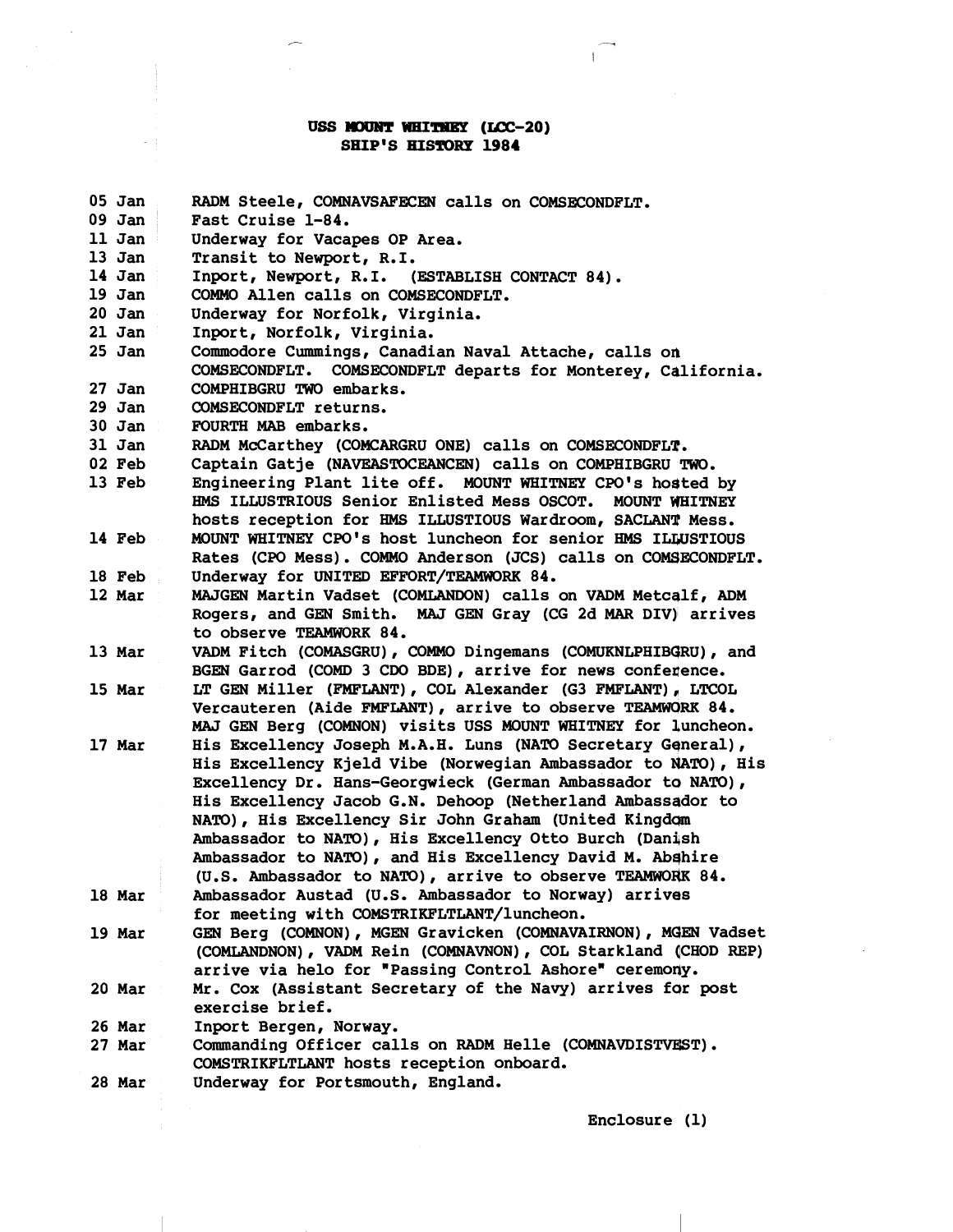| 30 Mar    | Inport Portsmouth, England. Lord Mayor of Portsmouth makes<br>return call on COMSTRIKFLTLANT. |  |  |  |
|-----------|-----------------------------------------------------------------------------------------------|--|--|--|
| 02 Apr    | COMSTRIKFLTLANT hosts reception onboard.                                                      |  |  |  |
| 03 Apr    | Ambassador Price (U.S. Ambassador to UK) arrives onboard for                                  |  |  |  |
|           | luncheon/tour.                                                                                |  |  |  |
| 04 Apr    | COMPHIBSTRIKFOR (RADM Rogers) debarks.                                                        |  |  |  |
| 06 Apr    | Underway for Lisbon, Portugal.                                                                |  |  |  |
| 09 Apr    | Inport Lisbon, Portugal. COMSTRIKFLTLANT calls on U.S.                                        |  |  |  |
|           | Ambassador to Portugal, Chief Of Naval Staff, and                                             |  |  |  |
|           |                                                                                               |  |  |  |
|           | CINCIBERLANT. Commanding Officer calls on COMARCONT                                           |  |  |  |
|           | (VADM Joaquim Neves Cardosa Tavares), (also CINCIBERLANT).                                    |  |  |  |
|           | COMSTRIKFLTLANT hosts reception onboard.                                                      |  |  |  |
| 12 Apr    | Underway for Norfolk, Virginia.                                                               |  |  |  |
| 19 Apr    | Inport Norfolk, Virginia.                                                                     |  |  |  |
| 09 May    | COMTHIRDFLT (VADM Jones) and COMSERVGRU TWO (RADM TOole)                                      |  |  |  |
|           | call on COMSTRIKFLTLANT.                                                                      |  |  |  |
| 10 May    | COMTHIRDFLT (VADM Jones) and USCOMSOLANT (RADM Taylor) call                                   |  |  |  |
|           | ON COMSTRIKFLTLANT.                                                                           |  |  |  |
| 15 May    | COMPHIBRON EIGHT embarks.                                                                     |  |  |  |
|           | COMPHIBRON TWELVE calls on Commanding Officer for lunch/tour                                  |  |  |  |
|           | of USS MOUNT WHITNEY.                                                                         |  |  |  |
| 29 May    | Commanding Officer of USS TICONDEROGA calls on                                                |  |  |  |
|           | COMSTRIKFLTLANT. Underway for LANTRAMID I.                                                    |  |  |  |
| 31 May    | Inport, Boston, Massachusetts.                                                                |  |  |  |
| 01 June   | Commanding Officer of USS John Hancock calls on                                               |  |  |  |
|           | COMSTRIKFLTLANT.                                                                              |  |  |  |
| 02 June   | COMSTRIKFLTLANT and Commanding Officer attend Captain's                                       |  |  |  |
|           | Reception hosted by The Mayor's Office, City of Boston.                                       |  |  |  |
|           | COMSTRIKFLTLANT attends Captain's Ball at City Hall Inner                                     |  |  |  |
|           | Courtyard. CPO's Reception hosted aboard FRG GORCH FOCK.                                      |  |  |  |
| 03 June   | Re-enlistment of USS MOUNT WHITNEY personnel aboard the USS                                   |  |  |  |
|           | CONSTITUTION by COMSTRIKFLTLANT. "Review Of Sail" headed by                                   |  |  |  |
|           | SSS Spirit of Massachusetts viewed by distinguished visitors                                  |  |  |  |
|           | onboard USS MOUNT WHITNEY. Fireworks over Boston Harbor.                                      |  |  |  |
| 04 June   | Underway for ISE.                                                                             |  |  |  |
| 08 June   | Inport Norfolk, Virginia.                                                                     |  |  |  |
| 14 June   | Flag Day.                                                                                     |  |  |  |
| 15 June   | USS MOUNT WHITNEY ship's picnic.                                                              |  |  |  |
| 18 June   | Fourth MAB embarks.                                                                           |  |  |  |
| 20 June   | COMPHIBGRU TWO calls on COMPHIBRON EIGHT. Commanding General                                  |  |  |  |
|           | FOURTH MARINE AMPHIBIOUS BRIGADE Change of Command.                                           |  |  |  |
| 27 June   | Deputy CECLANT (RADM Forquet) calls on COMSTRIKFLTLANT.                                       |  |  |  |
| $03$ July | CDS TWO (CAPT Andrilla) calls on COMSTRIKFLTLANT.                                             |  |  |  |
| $05$ July | RADM Costello, VADM Briggs (COMNAVSURFLANT) calls on                                          |  |  |  |
|           | COMSTRIKFLTLANT.                                                                              |  |  |  |
| 20 July   | MGEN Godfry (USMCHQ INSPECTOR GENERAL) calls on CG FOURTH MAB                                 |  |  |  |
|           | and Commanding Officer USS MOUNT WHITNEY.                                                     |  |  |  |
| $23$ July | BGEN LOOMEY (CG 6th MAB) calls on CG FOURTH MAB.                                              |  |  |  |
| $30$ July | COMPHIBRON EIGHT debarks.                                                                     |  |  |  |
| 07 Aug    | Fast Cruise 2-84.                                                                             |  |  |  |
| 10 Aug    | ADM McDonald (SACLANT, CINCLANT, CINCLANTFLT) calls on                                        |  |  |  |
|           | COMSTRIKFLTLANT for awards ceremony.                                                          |  |  |  |

 $\sim 10^{-12}$ 

**Enclosure (1)** 

 $\sqrt{ }$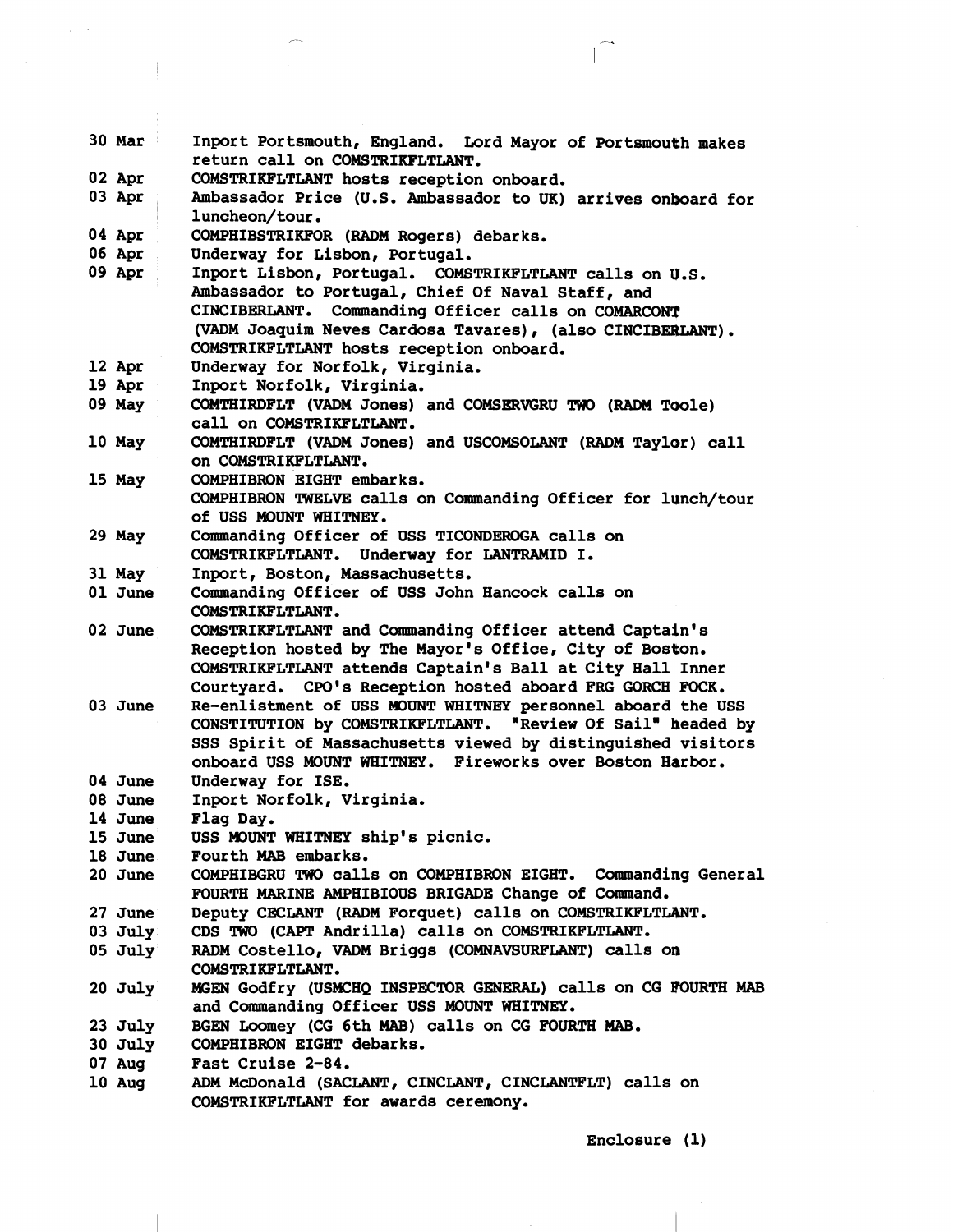```
15 Aug 
16 Aug 
20 Aug 
21 Aug 
23 Aug 
01 Sept 
02 Sept 
04 Sept 
07 Sept 
11 Sept 
12 Sept 
13 Sept 
14 Sept 
17 Sept 
27 Sept 
04 Oct 
19 Oct 
24 Oct 
26 Oct 
06 Nov 
08 Nov 
13 Nov 
14 Nov 
19 Nov 
20 NOV 
28 Nov 
30 Nov 
07 Dec 
10 Dec 
11 Dec 
12 DEC
           SMI Inspection begins. 
           SMI Inspection concluded. 
           RADM Wellman (CHIEF IG INSPECTOR) onboard for IG Team tour, 
           calls on COMSTRIKFLTLANT and Commanding Officer. 
           Fast Cruise 3-84. 
           Underway for READEX 2-84 
           Inport Saint Thomas, Virgin Islands anchored. VADM Mustin 
            (Perspective COMSECONDFLT) calls on COMSTRIKFLTLANT, 
           Underway for Norfolk, Virginia. 
           VADM Mustin departs. 
           Inport Norfolk, Virginia. 
           Underway. Sortie to anchorage for Hurricane Diana Gvasion. 
           At anchorage Chesapeake Bay. 
           Underway for Norfolk, Virginia. Inport Norfolk, Viqginia. 
           COMSECONDFLT Change of Command aboard USS GUAM. VAOM Mustin 
           relieved VADM Metcalf. 
           VADM Mustin (COMSTRIKFLTLANT) arrives onboard. 3-M 
           Inspection begins. 
           COMPHIBGRU TWO embarks. 
           FOURTH MAB embarks. 
           Personnel Inspection (Dress Blues). Director, Defense 
           Intelligence Agency visits ship. 
           Fleet Master Chief visits CPO's. 
           COMPHIBGRU TWO debarks. 
           VADM From (WEST GERMAN CNO) tours USS MOUNT WHITNEY. 
           NAVMACSLANT watch standers visit and tour. 
           Berth shift to berth 252. 
           Army War College students visit and tour. 
           Intelligence Analysts visit and tour. 
           Berth shift to berth 251. 
           AFCEA visit brief. 
           Armed Forces Staff College visit and tour. 
           TSSOC visit. 
           ADM McDonald (CINCLANTFLT) calls on COMSECONDFLT. 
           COMDESRON TEN MUTTS brief. 
           Fast Cruise 4-84. 
           Battle Force Inport Training.
```
**Enclosure (1)**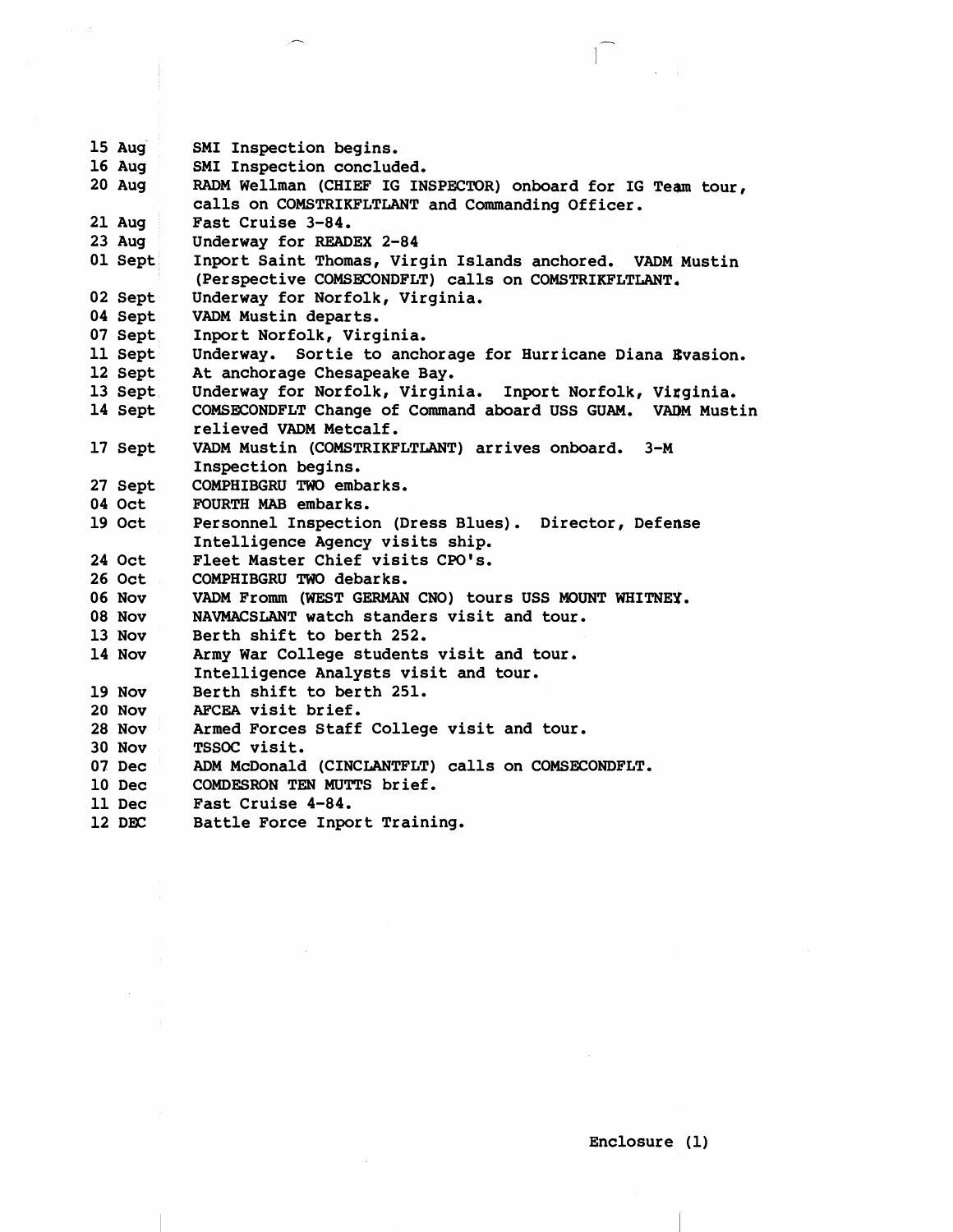#### **USS MOUNT WHITNEY (LCC 20) NARRATIVE OF SIGNIFICANT EVENTS 1984**

**Feb 18** - **Apr 19 MOUNT WHITNEY, with Commander Striking Fleet Atlantic Commander Amphibious Group** 'IWO **and Commanding General FOURTH Amphibious Brigade embarked, served as the command ship for exercises UNITED EFFORT/TEAM WORK**  84/AVALANCHE EXPRESS and OPERATION CLOSE ENCOUNTER 84. **These exercises involved a multi-national forqe of over 150 ships and 300 aircraft including the USS INDEPEN-DENCE Battle Group. UNITED EFFORT involved cqordinated anti-air, air and anti-submarine warfare exercjises and**  convoy protection. TEAM WORK 84/AVALANCHE EXPRESS **utilized an amphibious assault by U.S., Britiqh and Netherlands Marines. OPERATION CLOSE ENCOUNTER 84 included visits to Norway, England and Portugal.** 

**Aug 23** - **Sep 07 READEX 2-84/MSR provided Commander Striking Fleet Atlantic with the opportunity to conduct free moving exercises consisting of 31 U.S. warships as wdll as units fram the Netherlands and Venezuelan navjes. There were 20 SAM firings and no equipment caqualties throughout the MSR phase. USS EISENHOWER AND USS INDEPENDENCE participated in the hostilities ghase.**  There were also three SSN's, eight surface units and **aircraft from NAS Rwsevelt Roads, Puerto Rica.**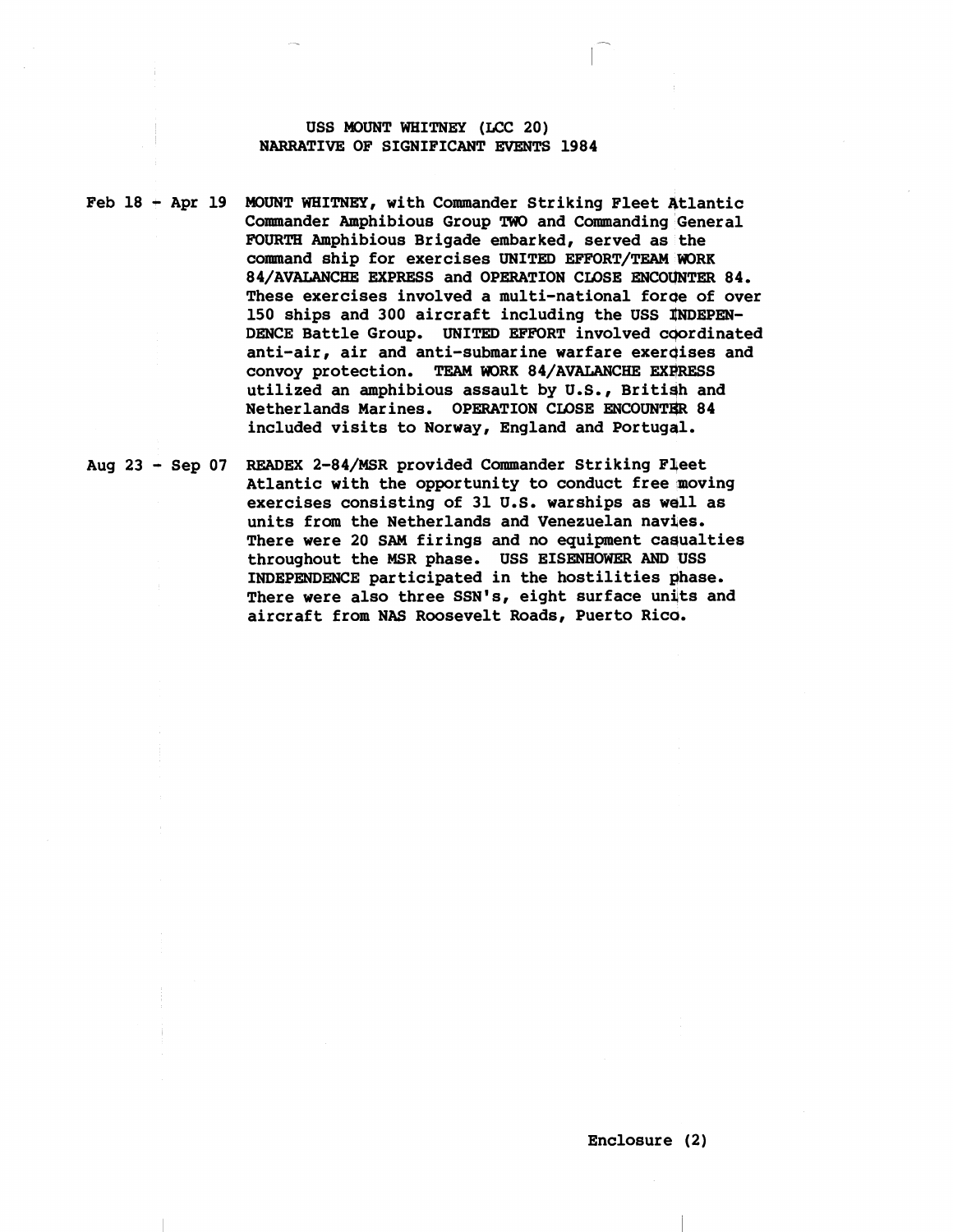#### USS MOUNT WHITNEY (LCC-20) **FACT SHEET**

**The USS MOUNT WHITNEY (LCC-20) was constructed by the Newpoft News Shipbuilding and Drydock Co., and is the second in the Blue Ridge class of command ships.** 

**The #hip is named for the 14,946 foot peak in the Sierra Nevada range in California, the first ship in the Navy to bear this name.** 

**The 620 foot MOUNT WHITNEY, with a compliment of 750 men and officerb, serves as flagship for Commander U.S. Second Fleet; Commander Amphibious Group Two; and Commanding General, Fourth Marine Amphibious Brigade. The ship is homeported in Norfolk, Va.** 

**Since commissioning, the ship has participated in fleet operations in the Mediterranean, Caribbean, and North Atlantic. The ship unQerwent two six month overhauls in the Philadelphia Naval Shipyard, in 1974 and 1979. WUNT WHITNEY's long list of accomplishments and awards includes seven Bbttle Efficiency "Ew awards, receipt of the Meritorious Unit**  Commendation and numerous department efficiency awards.

**One of the largest and most sophisticated command ships ever commissioned, MOUNT WHITNEY embodies elements of some of the lbrgest military command and communications systems currently in operation, afloat or ashore. A modular amphibious control center gives the Amphibious Task Force Commander control of all tactical phases of the**  landing operation. The control is greatly enhanced by MOUNT WEITNEY's **Naval Tactical Data System (NTDS) which presents an instantaneous display of the tactical situation of friendly and enemy forces. The heart OF the system is the four computers located in the Automqtic Data**  Processing Module. Display of tactical information and real time **tactical situations is available from any one of the 28 consoles located in the various command control modules. This complex is served by one of the largest tactical intelligence centers and communications units in the Naw.** 

**The ships communications center can handle 100,000 messages a month, and its intelligence center is the most sophisticated of its kind afloat in any navy.** 

**Although the main fighting equipment is the electronics and communications suite, MOUNT WHITNEY is also armed with two rappd fire 3"/50mm gun mounts and the Basic Point Defense Missile System consisting of two launchers, each capable of firing eight Sparrow I11 missiles.** 

**The ship carries enough food to feed the crew for ninety days. It also can transport supplies to support an emergency evacuation of 3000 people. Its evaporators produce over 100,000 gallons of fresh water daily, enough to meet the needs of a large ocean liner.** 

**Encloeure (3)**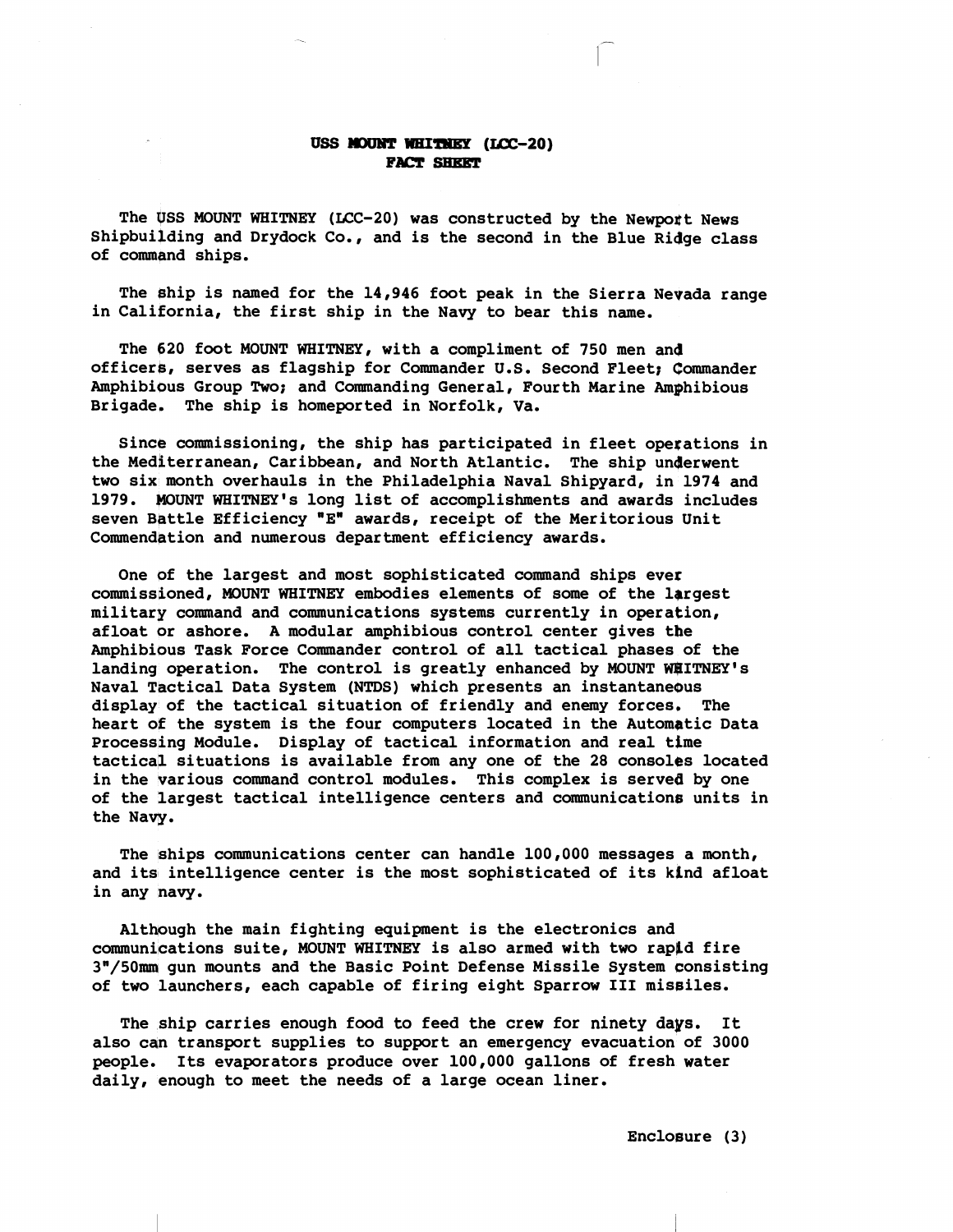**The +hip travels at a maximum speed of 23 knots with a fuel capacity of over one million gallons of Navy distillate and JP-5 fuel. This would permit the ship to steam at 16 knots for 35 days** - **from Norfolk, Virginig, to Mozambique in the Indian Ocean and back.** 

The ship's two anchors weigh 11 tons each and are attached to 180 **fathoms (1080 feet) of anchor chain. Each chain weighs about 25 tons. The rudqer is over 25 feet tall and enables the ship to turn in a circle 500 yargs in diameter. Total electricity capacity is 7500 kilowatts, a**  sufficient amount to power a small city.